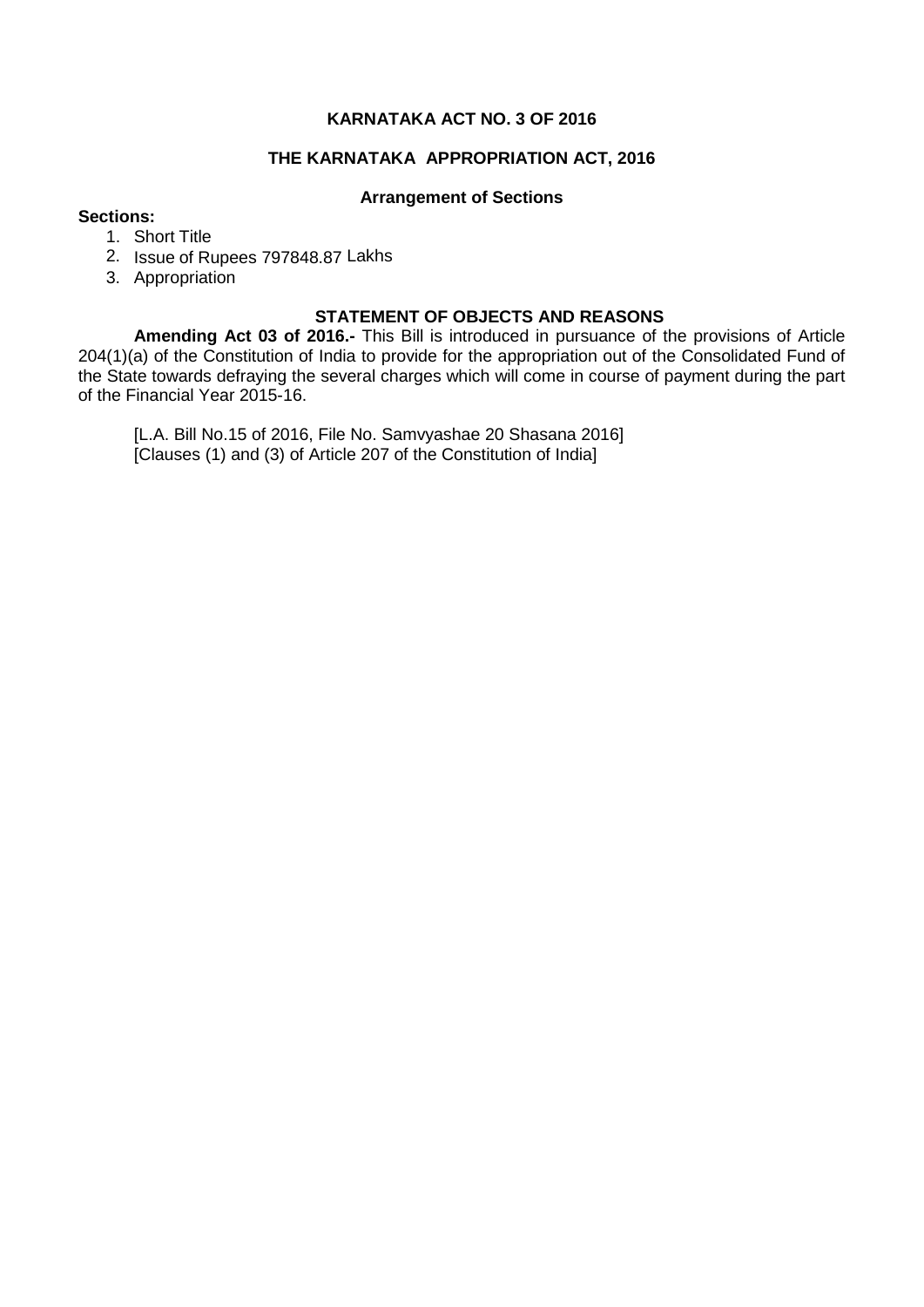#### **KARNATAKA ACT NO. 3 OF 2016**

(First Published in the Karnataka Gazette Extra-ordinary on the Thirtieth day of March, 2016)

#### **THE KARNATAKA APPROPRIATION ACT, 2016**

(Received the assent of the Governor on the thirtieth day of March, 2016)

An Act to authorize payment and appropriation of certain further sums from and out of the Consolidated Fund of the State of Karnataka for the Services of the Financial year **2015-16.**

Whereas it is expedient to authorize payment and appropriation of certain further sums from and out of the Consolidated fund of the State for the services of the Financial Year **2015-16.**

Be it enacted by the Karnataka State Legislature in the Sixty Seventh Year of the Republic of India as follows :-

**1. Short Title.-** This Act may be called the Karnataka Appropriation Act, **2016.**

**2. Issue of Rupees 797848.87 Lakhs out of the Consolidated Fund of the State of Karnataka for the Financial year 2015-16.-** From and out of the Consolidated Fund of the State of Karnataka, there may be paid and applied sums not exceeding those specified in column 5 of the Schedule amounting in the aggregate to the sum of **Rupees Seven thousand nine hundred seventy eight Crores, forty eight lakhs eighty seven thousand only** towards defraying the several charges which will come in the course of payment during the Financial Year 2015-16 in respect of the services specified in column 2 of the Schedule.

**3. Appropriation.-** The sums authorized to be paid and applied from and out of the Consolidated Fund of the State by this Act shall be appropriated for the services and purposes expressed in the Schedule in relation to the said year.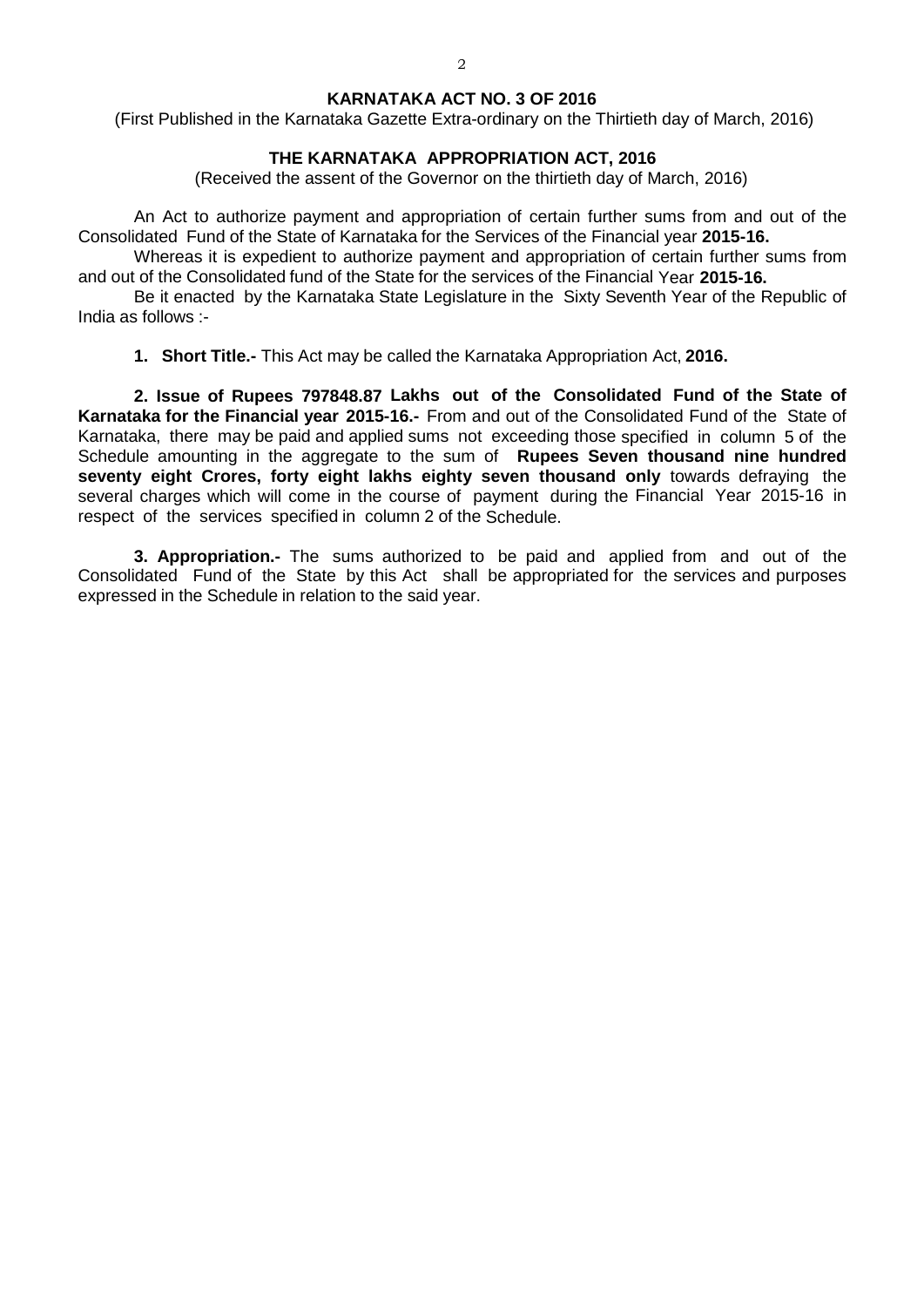# **SCHEDULE (See Sections 2 and 3)**

|  | lakhs) |  |
|--|--------|--|
|  |        |  |

|             |                                  | <b>Sums not exceeding</b> |                 |                |              |
|-------------|----------------------------------|---------------------------|-----------------|----------------|--------------|
| Deman       | <b>Service &amp; Purpose</b>     |                           | voted by the    | <b>Charged</b> | <b>Total</b> |
| $\mathbf d$ |                                  |                           | Legislative     | on the         |              |
| No.         |                                  |                           | <b>Assembly</b> | consoli-       |              |
|             |                                  |                           |                 | dated          |              |
|             |                                  |                           |                 | <b>Fund</b>    |              |
| 1           | $\mathbf{2}$                     |                           | 3               | 4              | 5            |
| 01          | Agriculture and Horticulture     |                           | 9,138.17        | $\cdots$       | 9,138.17     |
|             | Revenue                          |                           | 2,168.00        |                | 2,168.00     |
| 02          |                                  | Capital                   | 8,851.81        |                | 8,851.81     |
|             | Animal Husbandry and Fisheries   |                           |                 |                |              |
| 03          | Revenue                          |                           | 1,476.67        |                | 1,476.67     |
|             |                                  |                           | 100.00          |                | 100.00       |
| 04          | Finance                          |                           | 1,891.00        | 594.00         | 2,485.00     |
|             | Revenue                          |                           |                 |                |              |
| 05          |                                  | Capital                   | 14,188.02       |                | 14,188.02    |
|             | Department of Personnel and      |                           | 18,629.26       | .              | 18,629.26    |
| 07          | Revenue                          |                           | 66,083.10       |                | 66,083.10    |
|             | <b>Administrative Reforms</b>    |                           | 1,141.51        |                | 1,141.51     |
|             | Home and Transport               |                           | 1,100.00        |                | 1,100.00     |
| 08          | Revenue                          |                           |                 |                |              |
| 09          |                                  | Capital                   | 7,664.00        |                | 7,664.00     |
|             | Rural Development and<br>Revenue |                           | 3,517.74        |                | 3,517.74     |
| 10          | Panchayath Raj                   |                           | 3,900.00        |                | 3,900.00     |
|             | Capital                          |                           | 1,764.49        |                | 1,764.49     |
| 11          | Forest, Ecology and Environment  |                           |                 |                |              |
|             | Revenue                          |                           | 2,424.79        |                | 2,424.79     |
| 12          |                                  |                           |                 |                |              |
|             | Co-operation                     |                           | 16,053.00       |                | 16,053.00    |
|             | Revenue                          |                           | 400.00          |                | 400.00       |
| 13          |                                  |                           | 3,09,413.27     |                | 3,09,413.2   |
|             | <b>Social Welfare</b>            |                           | 274.50          | $\cdots$       |              |
| 14          | Revenue                          |                           | 1,000.00        | $\cdots$       | 274.50       |
|             |                                  | Capital                   |                 |                | 1,000.00     |
| 15          | Women and Child Development      |                           |                 |                |              |
|             | Revenue                          |                           |                 |                |              |
|             |                                  |                           |                 |                |              |
|             | Information, Tourism and Youth   |                           |                 |                |              |
|             | Revenue                          |                           |                 |                |              |
|             | <b>Services</b>                  |                           |                 |                |              |
|             | Food and Civil Supplies          |                           |                 |                |              |
|             | Revenue                          |                           |                 |                |              |
|             |                                  |                           |                 |                |              |
|             | Capital<br>Revenue               |                           |                 |                |              |
|             | Revenue                          |                           |                 |                |              |
|             |                                  | Capital                   |                 |                |              |
|             | Information Technology           |                           |                 |                |              |
|             | Revenue                          |                           |                 |                |              |
|             |                                  |                           |                 |                |              |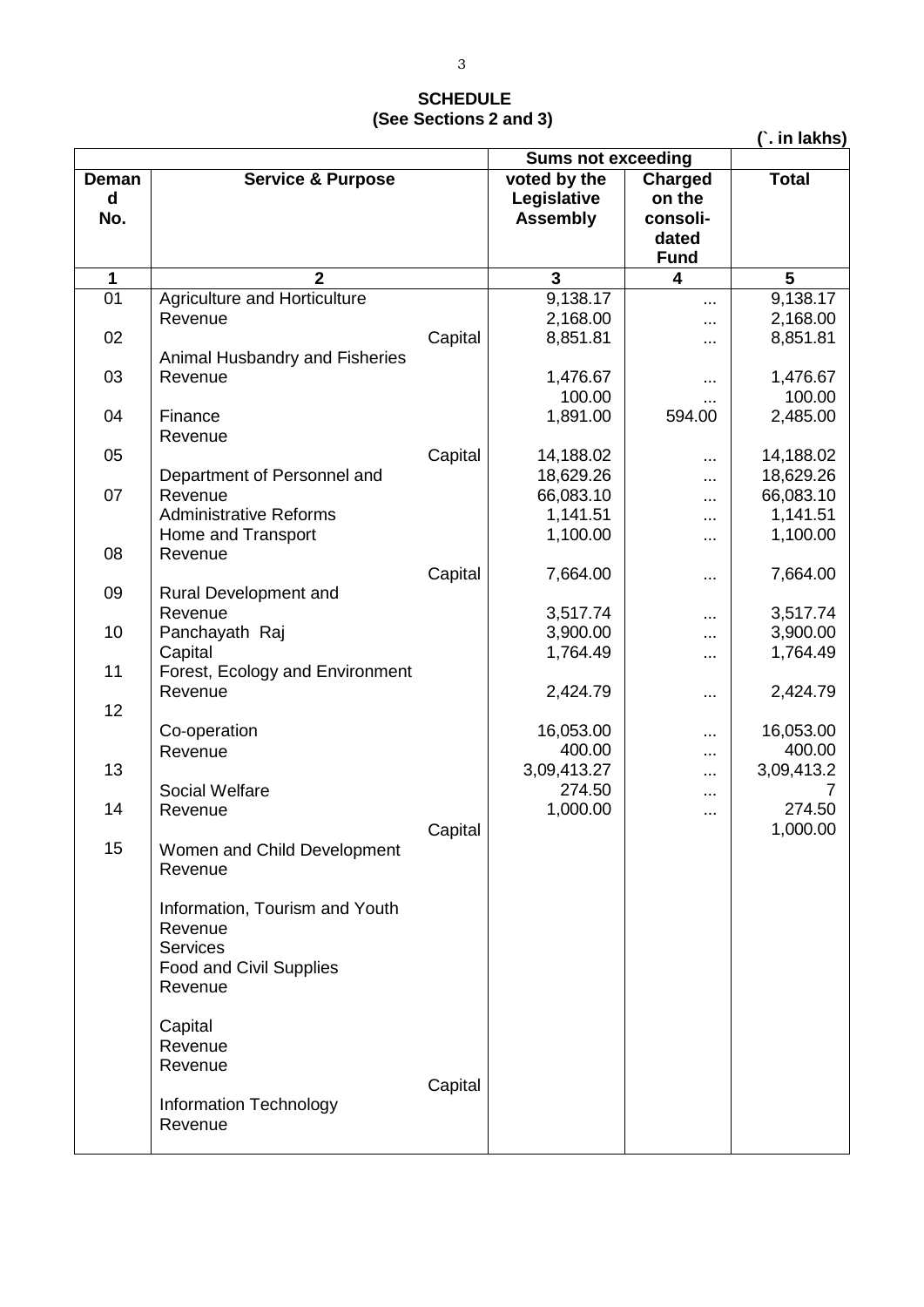## **SCHEDULE (See Sections 2 and 3)**

**(`. in lakhs)**

|                 |                                      | <b>Sums not exceeding</b> |                 |            |              |
|-----------------|--------------------------------------|---------------------------|-----------------|------------|--------------|
| Deman           | <b>Service &amp; Purpose</b>         |                           | voted by the    | Charged on | <b>Total</b> |
| d               |                                      |                           | Legislative     | the        |              |
| No.             |                                      |                           | <b>Assembly</b> | consoli-   |              |
|                 |                                      |                           |                 | dated Fund |              |
| 1               | $\overline{2}$                       |                           | 3               | 4          | 5            |
| $\overline{17}$ | Education                            |                           | 10,695.61       | $\cdots$   | 10,695.61    |
|                 | Revenue                              |                           | 6,042.20        |            | 6,042.20     |
| 18              |                                      | Capital                   | 11,596.96       | $\cdots$   | 11,596.96    |
|                 | <b>Commerce and Industries</b>       |                           | 23,633.89       |            | 23,633.89    |
| 19              | Revenue                              |                           | 21,041.00       | $\cdots$   | 21,041.00    |
|                 |                                      | Capital                   |                 |            |              |
| 20              | <b>Urban Development</b>             |                           | 99,251.00       | $\cdots$   | 99,251.00    |
|                 | Revenue                              |                           |                 |            |              |
| 21              |                                      |                           | 27.26           | $\cdots$   | 27.26        |
|                 | <b>Public Works</b>                  |                           | 2,250.00        | $\cdots$   | 2,250.00     |
| 22              | Capital                              |                           | 8,226.35        |            | 8,226.35     |
|                 |                                      |                           | 12,614.69       |            | 12,614.69    |
| 23              | <b>Water Resources</b>               |                           | 9,572.01        |            | 9,572.01     |
|                 | Revenue                              |                           | 577.00          |            | 577.00       |
| 24              |                                      | Capital                   | 64,529.00       |            | 64,529.00    |
|                 | Health and Family Welfare            |                           | 2,200.00        | $\cdots$   | 2,200.00     |
| 25              | Revenue                              |                           | 12.60           | $\cdots$   | 12.60        |
|                 |                                      | Capital                   |                 |            |              |
| 26              | Labour                               |                           | 10.60           | $\cdots$   | 10.60        |
|                 | Revenue                              |                           |                 |            |              |
| 27              |                                      | Capital                   | 233.37          | .          | 233.37       |
| 28              | Energy                               |                           | 50.00           | 12.00      | 62.00        |
|                 | Revenue                              |                           |                 |            |              |
| 29              |                                      | Capital                   |                 | 53,500.00  | 53,500.00    |
|                 | Kannada and Culture                  |                           |                 |            |              |
|                 | Revenue                              |                           |                 |            |              |
|                 |                                      |                           |                 |            |              |
|                 | Planning, Statistics, Science and    |                           |                 |            |              |
|                 | Revenue                              |                           |                 |            |              |
|                 | Technology                           |                           |                 |            |              |
|                 | Law                                  |                           |                 |            |              |
|                 | Revenue                              |                           |                 |            |              |
|                 | Parliamentary Affairs and<br>Revenue |                           |                 |            |              |
|                 |                                      |                           |                 |            |              |
|                 | Legislation                          |                           |                 |            |              |
|                 | <b>Debt Servicing</b><br>Revenue     |                           |                 |            |              |
|                 | <b>TOTAL</b>                         |                           | 5,70,560.82     | 54,106.00  | 6,24,666.82  |
|                 | <b>Revenue</b>                       |                           |                 |            |              |
|                 |                                      |                           | 1,73,182.05     |            | 1,73,182.05  |
|                 |                                      | <b>Capital</b>            |                 |            |              |
|                 | <b>Grand Total</b>                   |                           | 7,43,742.87     | 54,106.00  | 7,97,848.87  |